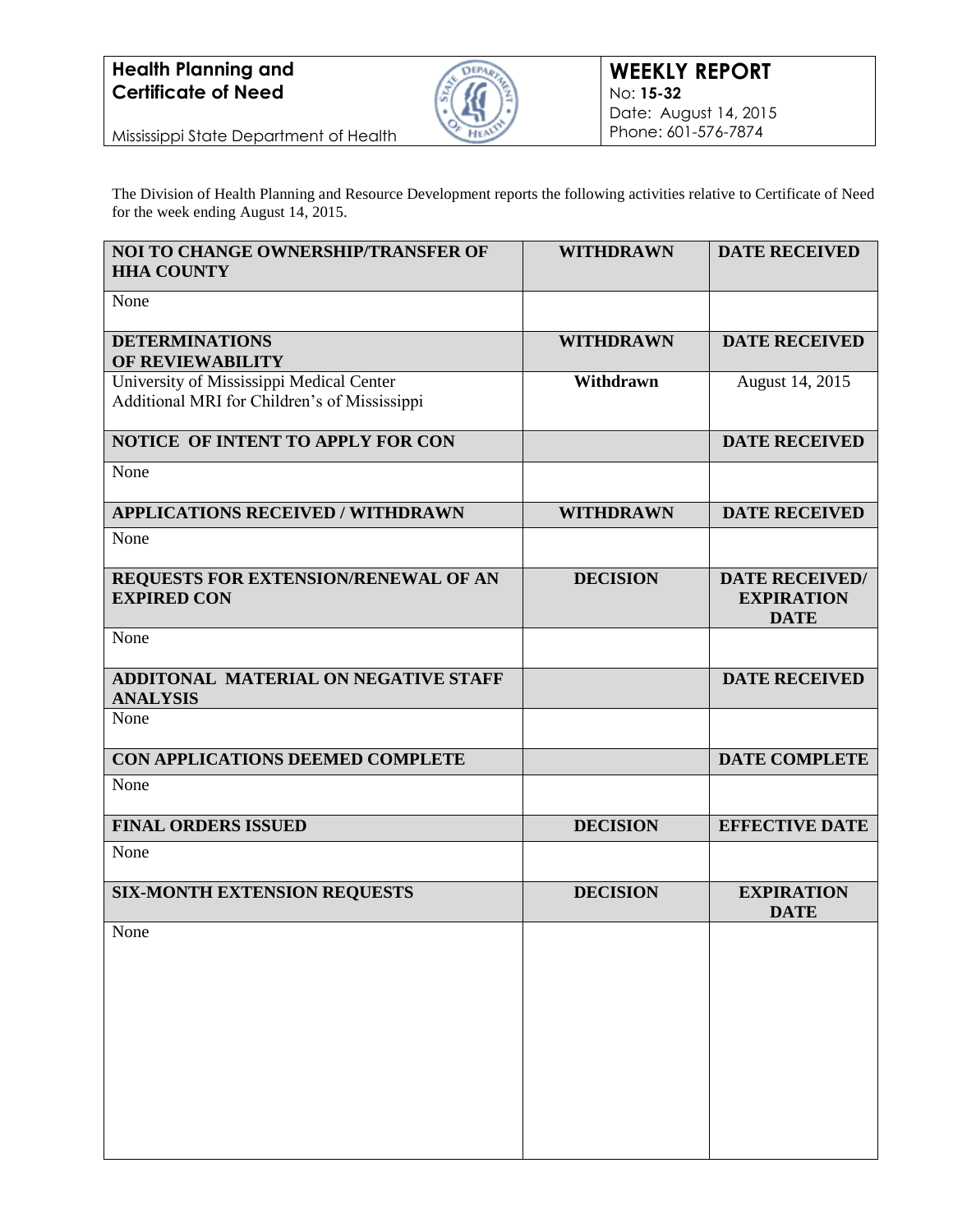# **Health Planning and Certificate of Need**



#### **WEEKLY REPORT** No: **15-32** Date: August 14, 2015 Phone: 601-576-7874

Mississippi State Department of Health

| <b>HEARINGS DURING THE COURSE OF REVIEW</b>                                                         | <b>REQUESTED</b>   | <b>DATE</b><br><b>SCHEDULED</b> |
|-----------------------------------------------------------------------------------------------------|--------------------|---------------------------------|
| CON Review Number: HG-R-1207-031                                                                    |                    |                                 |
| Singing River Hospital, Pascagoula<br>SME on CON # R-0761                                           |                    |                                 |
| Renovation of Emergency Department and Patient Care                                                 |                    |                                 |
| Area                                                                                                |                    |                                 |
| Capital Expenditure: \$9,473,202                                                                    |                    |                                 |
| Effective Date: March 27, 2008                                                                      |                    |                                 |
| Extension Expiration Date: March 27, 2015                                                           |                    |                                 |
| Requestor: Singing River Health System, d/b/a Singing<br>River Hospital, Pascagoula                 | July 27, 2015      | To Be Scheduled                 |
| <b>CON Review Number: HG-NIS-1214-021</b>                                                           |                    |                                 |
| River Oaks, LLC d/b/a River Oaks Hospital                                                           |                    |                                 |
| Establishment of a Diagnostic Catheterization and PCI                                               |                    |                                 |
| Services and Acquisition of Related Equipment<br>Capital Expenditure: \$900,000                     |                    |                                 |
| Location: Flowood, Rankin County, Mississippi                                                       |                    |                                 |
|                                                                                                     |                    |                                 |
| Requestor(s): St. Dominic-Jackson Memorial Hospital                                                 | March 6, 2015      | July 27-31, 2015                |
| Mississippi Baptist Medical Center, Inc. d/b/a Mississippi                                          | March 11, 2015     |                                 |
| <b>Baptist Medical Center</b>                                                                       |                    |                                 |
| <b>CON Review Number: ASC-NIS-0614-008</b>                                                          |                    |                                 |
| Madison Physician Surgery Center                                                                    |                    |                                 |
| Establishment of a Multi-Specialty Ambulatory Surgery                                               |                    |                                 |
| Center                                                                                              |                    |                                 |
| Capital Expenditure: \$1,869,414.00                                                                 |                    |                                 |
| Location: Madison, Madison County, Mississippi                                                      |                    |                                 |
| Requestor(s): Madison Physician Surgery Center                                                      | September 10, 2014 | To Be Scheduled                 |
|                                                                                                     |                    |                                 |
| CON Review: HG-RLS-1210-039                                                                         |                    |                                 |
| Patients' Choice Medical Center, Raleigh                                                            |                    |                                 |
| Lease/Relocation of 10 Chemical Dependency Beds &<br>Offering of Adult Chemical Dependency Services |                    |                                 |
| Capital Expenditure: \$58,400                                                                       |                    |                                 |
|                                                                                                     |                    |                                 |
| Requestor: Alliance Health Center, Meridian                                                         | March 16, 2011     | To Be Scheduled                 |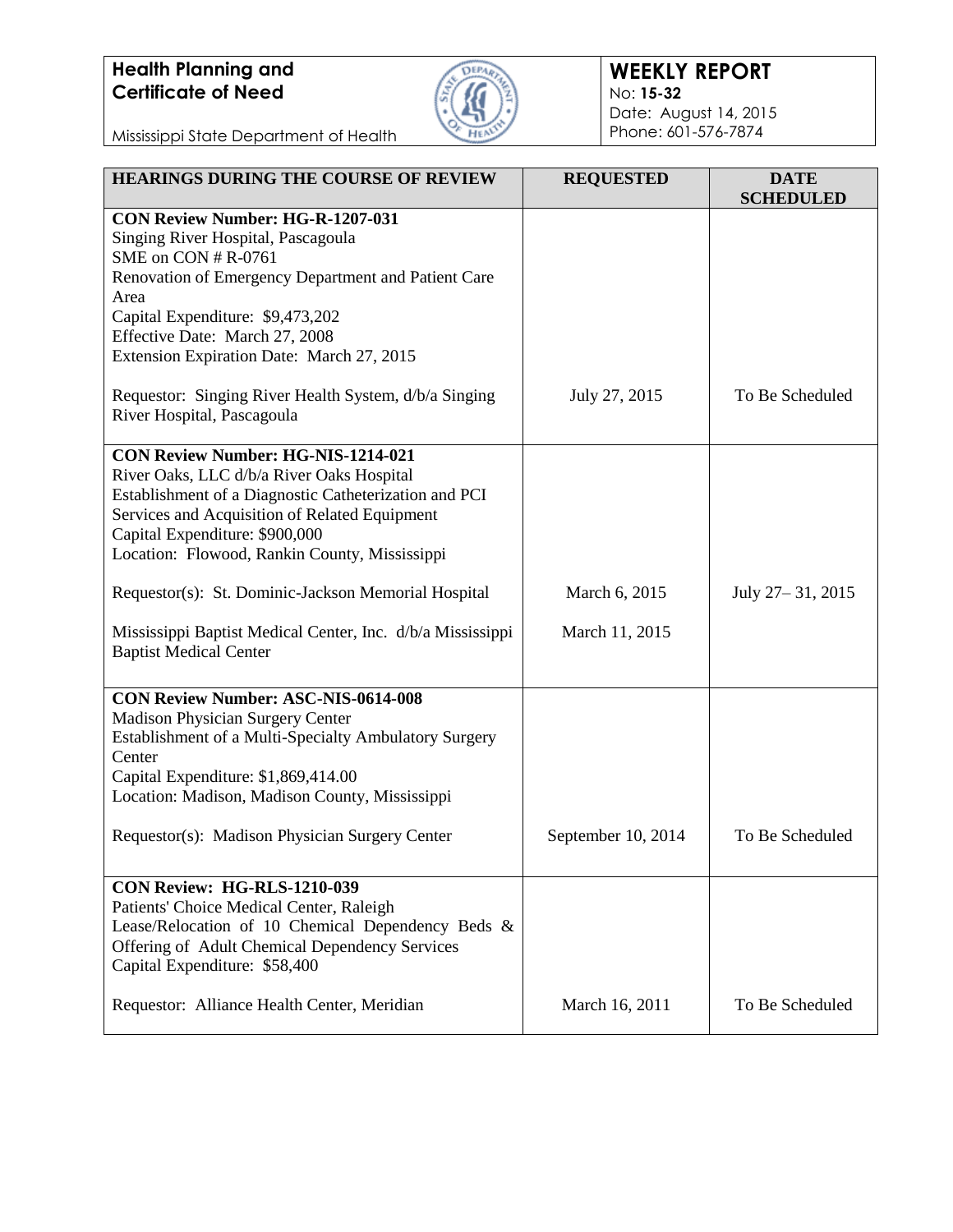

Mississippi State Department of Health

| CON Review: FSF-NIS-0610-025<br>Gumtree Imaging, LLC Tupelo                                   |                        |                 |
|-----------------------------------------------------------------------------------------------|------------------------|-----------------|
| Acquisition/Establishment and Offering of MRI Services<br>Capital Expenditure: \$1,090,000    |                        |                 |
| Requestor: The Imaging Center at Gloster Creek Village                                        | <b>August 26, 2010</b> | To Be Scheduled |
| CON Review: ESRD-NIS-0908-031<br>Fresenius Medical Care-Calhoun City                          |                        |                 |
| Establish/Const of a 6-Station ESRD Facility in<br><b>Calhoun County</b>                      |                        |                 |
| Capital Expenditure: \$462,471                                                                |                        |                 |
| Requestor: Fresenius Medical Care                                                             | March 9, 2010          | To Be Scheduled |
| <b>CON Review: ESRD-NIS-0908-034</b>                                                          |                        |                 |
| Fresenius Medical Care-West Point<br>Establish/Const of a 10-Station ESRD Facility in         |                        |                 |
| Clay County                                                                                   |                        |                 |
| Capital Expenditure: \$380,000                                                                |                        |                 |
| Requestor: Fresenius Medical Care                                                             | March 9, 2010          | To Be Scheduled |
| CON Review: ESRD-NIS-0908:035                                                                 |                        |                 |
| Fresenius Medical Care-Water Valley<br>Establish/Const. of a 6-Station ESRD facility in       |                        |                 |
| Yalobusha County                                                                              |                        |                 |
| Capital Expenditure: \$462,471                                                                |                        |                 |
| Requestor: Fresenius Medical Care                                                             | March 9, 2010          | To Be Scheduled |
| CON Review: FSF-NIS-0808-024                                                                  |                        |                 |
| Advanced Medical Imaging of Greenville, LLC<br>Provision of MRI Services in Washington County |                        |                 |
| Capital Expenditure: \$0                                                                      |                        |                 |
| Requestor: Delta Regional Medical Center                                                      | December 3, 2008       | To Be Scheduled |
| CON Review: FSF-NIS-0807-018                                                                  |                        |                 |
| Desoto Imaging and Diagnostics, LLC                                                           |                        |                 |
| <b>Establishment of Mobile PET Services</b><br>Capital Expenditure: \$0                       |                        |                 |
| Requestor: Baptist Memorial Hospital - DeSoto                                                 | December 3, 2007       | To Be Scheduled |